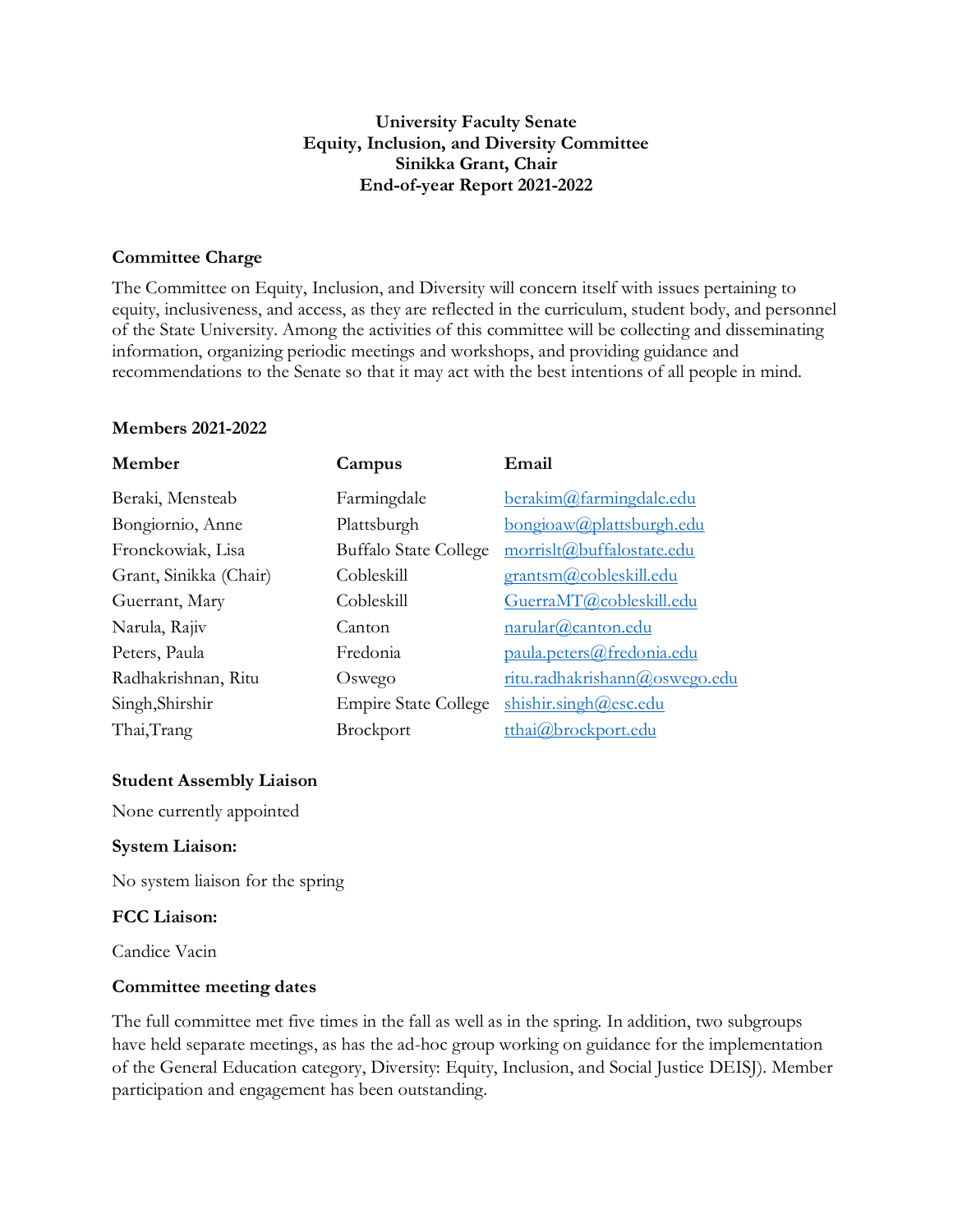## **Summary of committee actions academic year 2021-2022:**

- In the fall of 2021, the EID subcommittee working on the issue of invisible work and other obstacles to the advancement of historically underrepresented faculty prepared a detailed memo that they shared with the rest of the committee. The subcommittee, EID chair, and representatives of Operations Committee together wrote the resolution for Advancement of Historically Underrepresented Faculty, which both committees endorsed, and which was adopted at the 190<sup>th</sup> Plenary.
- The committee also drafted a resolution for Successful Implementation of the SUNY General Education Category "Diversity: Equity, Inclusion, and Social Justice", which was adopted at the 190<sup>th</sup> Plenary.
- After the Winter plenary, the EID committee established an ad-hoc task group 1) to explore ways to increase subject area expertise in DEI & Social Justice, 2) to create best practices guidelines to help campuses review and evaluate courses for inclusion in this category that is a required knowledge area in the new General Education Framework and 3) to assess the courses in this knowledge area. The Task Group members are: Seth Asuma from Cortland (he was instrumental in developing the learning outcomes for this category), Christopher LaLonde, the Director of General Education at Oswego, Associate Provost David Cantaffa and Assistant Provost Deborah Moeckel from SUNY Office of the Provost, UFS President Keith Landa, and EID committee members Ritu Radhakrishnan and Sinikka Grant (Chair). This group has continued its work through the spring and has developed a "Guidance from University Faculty Senate to Campuses on Approving Courses for the DEISJ Requirement" document, which will be posted both on the SUNY Council of Assessment website as well as on the SUNY GE page on the suny.edu website. This will be a living document, on which we can add guidance as new questions or concerns emerge.
- Additionally, the Task Group has written a "Proposal to Establish a Teaching Diversity Faculty Program", which the EID committee at large has endorsed, and which will now be presented to the UFS Executive Committee for approval. If approved, the proposal will be sent to the SUNY Academic Affairs for consideration.
- EID chair is also part of a larger group working on an assessment rubric and on gathering other tools (sample syllabi, assignments, etc.) to help campuses in the implementation of courses for the DEISJ category. This group consists of members of the SUNY Council of Assessment, UFS, FCCC, and Associate Provost David Cantaffa and Assistant Provost Deborah Moeckel from SUNY Office of the Provost. The work of this group continues.

# • **On the Agenda for Fall of 2022:**

# **EID committee has two subcommittees that will continue their work in the fall:**

- o One subcommittee is exploring the safety of faculty teaching Racial Equity and Social Justice material. They are examining, for example, threats to faculty stemming from organizations as TurningPoint.org and CampusReform.org.
- o A joint subcommittee with EID Committee and the Student Life Committee will continue to work on a resolution on preferred name and pronoun in faculty-facing databases (withdrawn from the Winter Plenary).